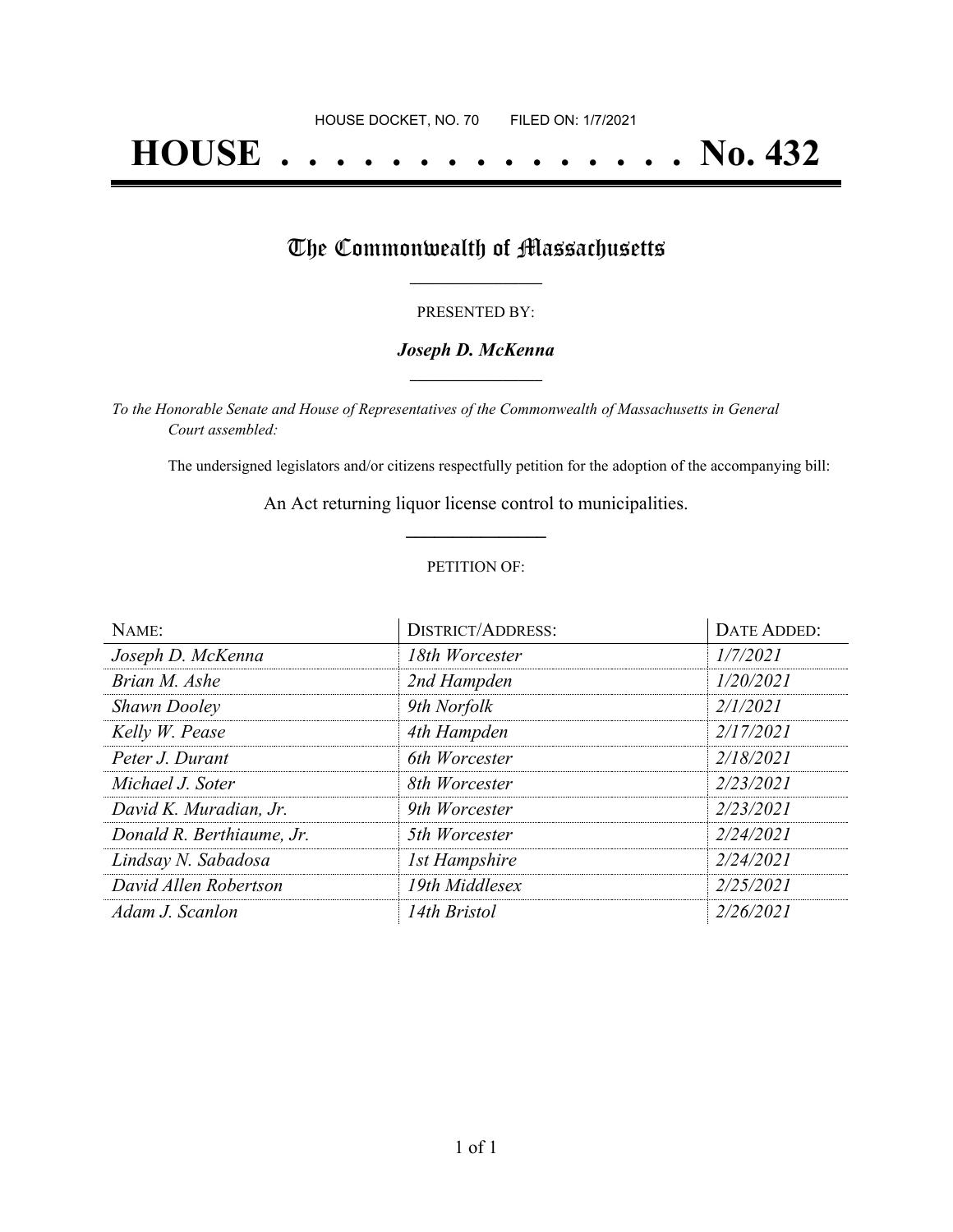## **HOUSE . . . . . . . . . . . . . . . No. 432**

By Mr. McKenna of Webster, a petition (accompanied by bill, House, No. 432) of Joseph D. McKenna and others relative to returning liquor license control to cities and towns. Consumer Protection and Professional Licensure.

### [SIMILAR MATTER FILED IN PREVIOUS SESSION SEE HOUSE, NO. *290* OF 2019-2020.]

### The Commonwealth of Massachusetts

**In the One Hundred and Ninety-Second General Court (2021-2022) \_\_\_\_\_\_\_\_\_\_\_\_\_\_\_**

**\_\_\_\_\_\_\_\_\_\_\_\_\_\_\_**

An Act returning liquor license control to municipalities.

Be it enacted by the Senate and House of Representatives in General Court assembled, and by the authority *of the same, as follows:*

| $\mathbf{1}$   | SECTION 1. Section 12 of chapter 138 of the General Laws, as so appearing, is hereby               |
|----------------|----------------------------------------------------------------------------------------------------|
| $\overline{2}$ | amended by striking out, in lines 79 to 81, inclusive, the words ", notwithstanding any limitation |
| 3              | on the number of licenses the city or town is authorized to grant in section 17," and inserting in |
| $\overline{4}$ | place thereof the following words:- pursuant to the municipal plan as required by section 17       |
| 5              |                                                                                                    |
| 6              | SECTION 2. Said section 12 of said chapter 138, as so appearing, is hereby further                 |
| $\overline{7}$ | amended by striking out, in lines 107 to 109, inclusive, the words "and irrespective of any        |
| 8              | limitation of number of licenses contained in section seventeen".                                  |
|                |                                                                                                    |

9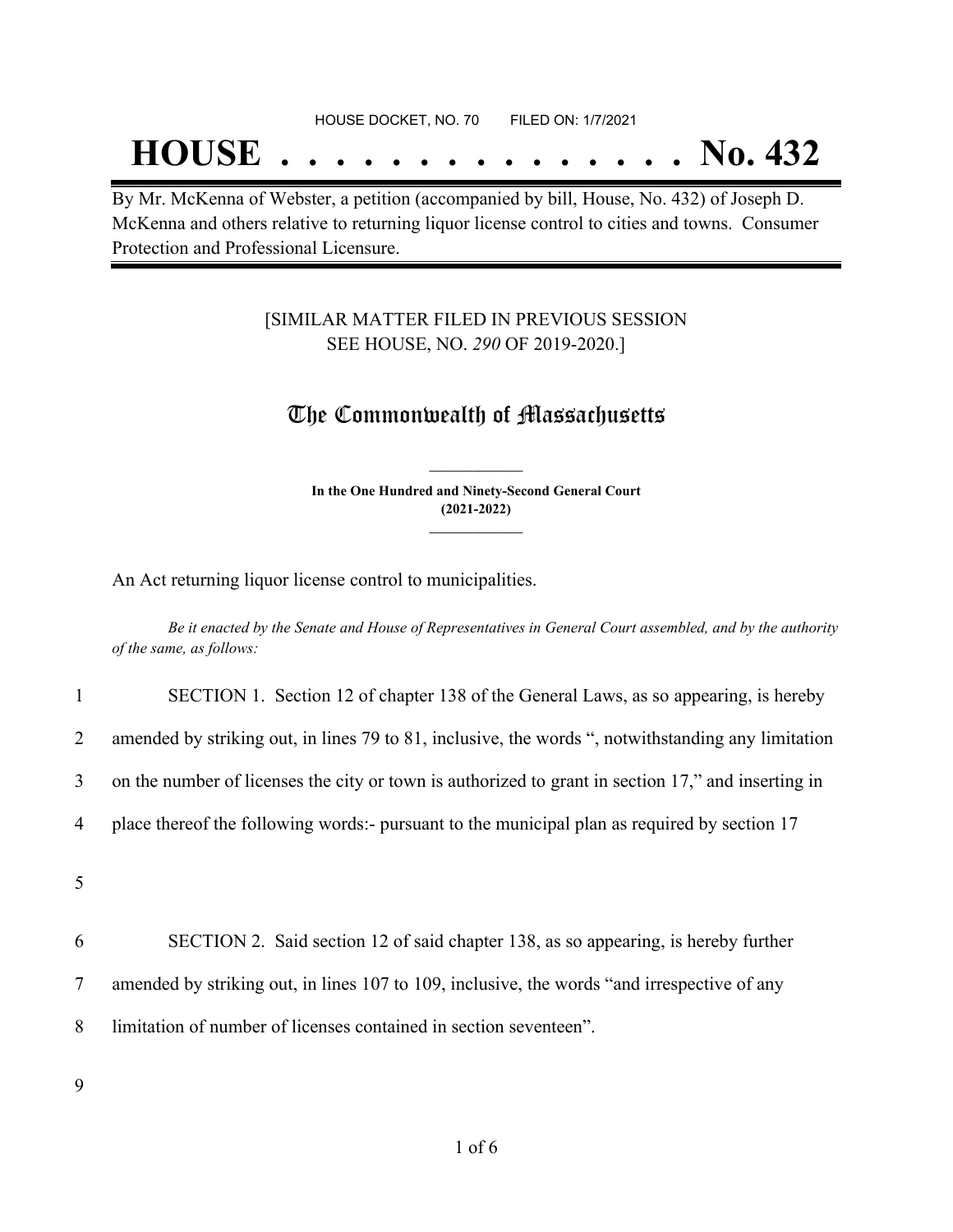SECTION 3. The sixth paragraph of said section 12 of said chapter 138, as so appearing, is hereby amended by striking out the second sentence.

| 12 | SECTION 4. Said section 12 of said chapter 138, as so appearing, is hereby further                     |
|----|--------------------------------------------------------------------------------------------------------|
| 13 | amended by inserting after the word "antemeridian", in lines 150 and 155, each time it appears,        |
| 14 | the following words:-, except in a city or town that is serviced by the Massachusetts Bay              |
| 15 | Transportation Authority's late-night service as authorized by chapter 161A if the local               |
| 16 | governing body of such city or town accepts this provision.                                            |
| 17 | SECTION 5. Said section 12 of said chapter 138, as so appearing, is hereby further                     |
| 18 | amended by adding the following 4 paragraphs:-                                                         |
| 19 | All licenses issued under this section pursuant to a new license application that is filed             |
| 20 | after July 1, 2016 shall be non-transferable and a licensing authority shall not approve the           |
| 21 | transfer of such license.                                                                              |
| 22 | If the license granted under this section is cancelled, revoked or no longer in use by the             |
| 23 | license holder, the license shall be returned physically, with all of the legal rights, privileges and |
| 24 | restrictions pertaining thereto to the licensing authority.                                            |
| 25 | If a license holder closes or terminates the license holder's business, or sells or transfers          |
| 26 | the license holder's business, the license holder shall return the license physically, with all of the |
| 27 | legal rights, privileges and restrictions pertaining thereto to the licensing authority. The           |
| 28 | licensing authority may then in its discretion grant a license to a qualified new applicant at a       |
| 29 | different location according to the standard for a new license.                                        |
|    |                                                                                                        |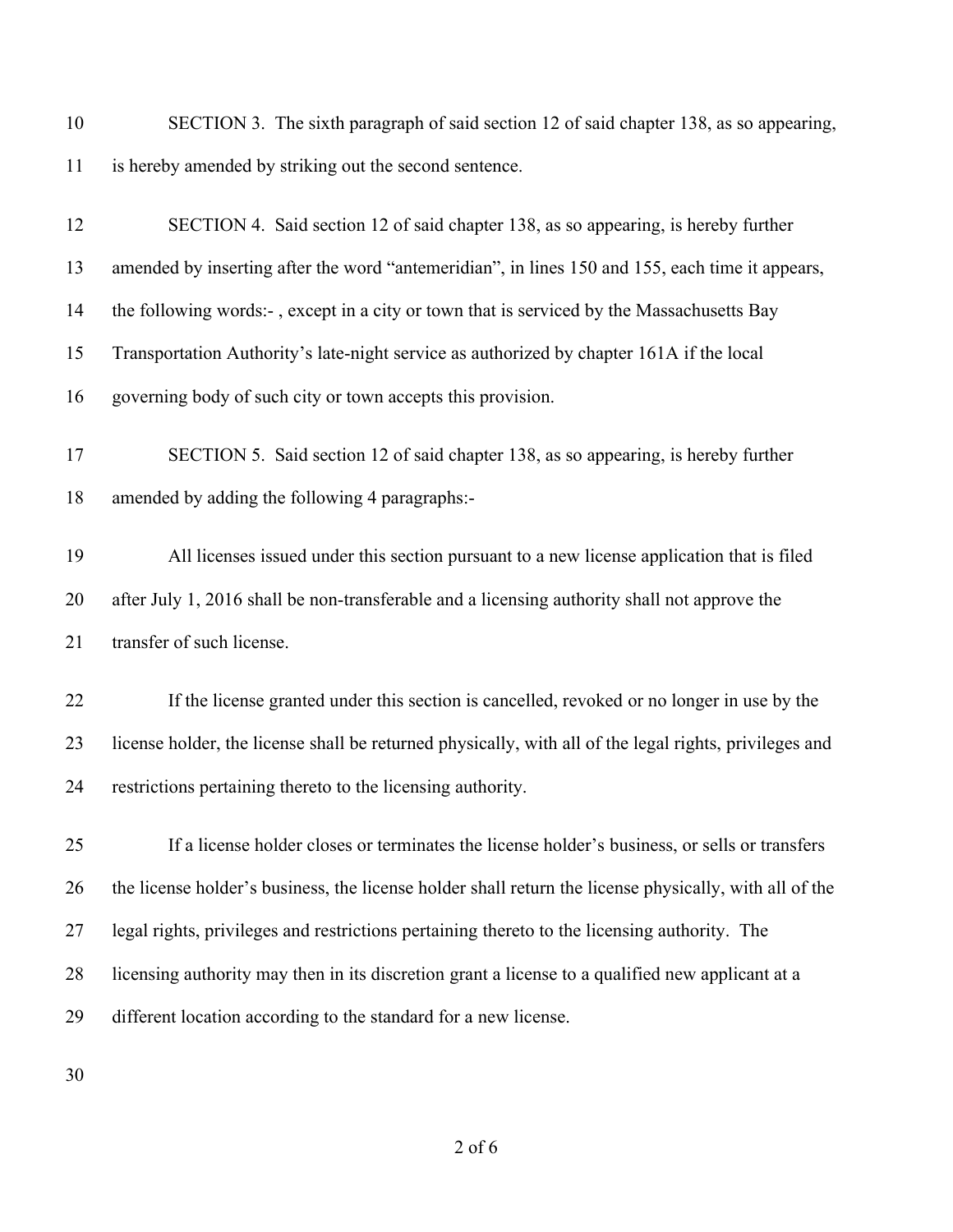A license may be re-issued by the licensing authority at the same location only if an applicant for the license files with the local licensing authority a letter from the department of revenue and any applicable government agency indicating that the license is in good standing with the department and agency and that all applicable taxes, payments, assessments and contributions for unemployment and health insurance have been paid. If a license is granted under this section then cancelled, revoked or no longer in use, and then re-issued to a new applicant at the same location and the prior license holder at that location was reported as delinquent as specified in section 25, the name of the new license applicant shall appear in the place and stead of the former license holder, as of the date of the new license being issued, unless the alcoholic beverages control commission otherwise orders in writing, for good cause, after a hearing with notice to all parties.

 SECTION 6. The first paragraph of section 14 of said chapter 138, as so appearing, is hereby amended by striking out the first sentence and inserting in place thereof the following sentence:- Special licenses for the sale of all alcoholic beverages or wine and malt beverages only, or any of them, may be issued, as determined by the municipality, by the local licensing authorities to the responsible manager of any indoor or outdoor activity or enterprise or to the responsible manager of any nonprofit organization conducting any indoor or outdoor activity or enterprise.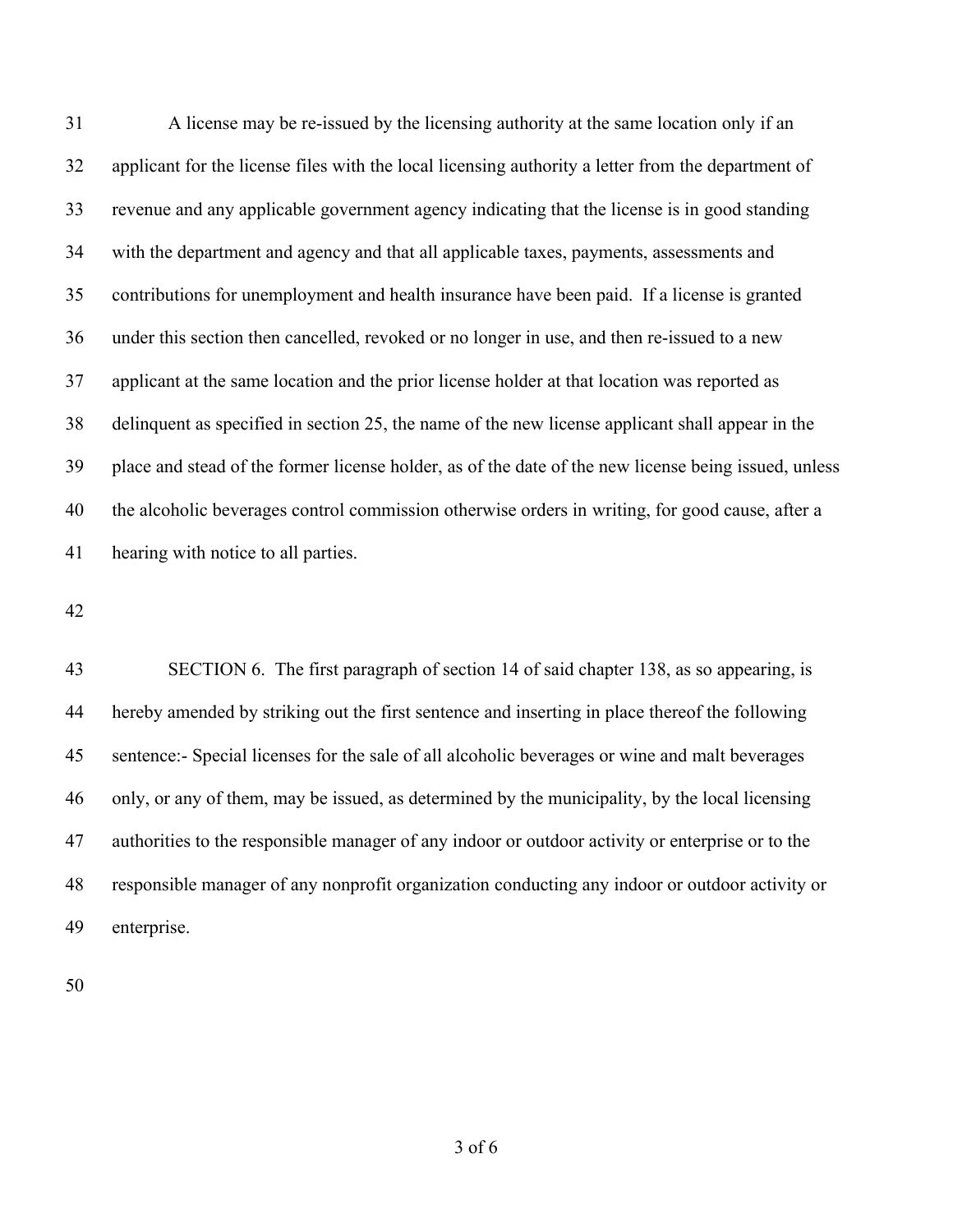| 51 | SECTION 7. Section 16A of said chapter 138, as so appearing, is hereby amended by                  |
|----|----------------------------------------------------------------------------------------------------|
| 52 | striking out, in line 12, the word "so" and inserting in place thereof the following words:- as    |
| 53 | determined by a municipality to be.                                                                |
| 54 |                                                                                                    |
|    |                                                                                                    |
| 55 | SECTION 8. Said section 16A of said chapter 138, as so appearing, is hereby further                |
| 56 | amended by striking out, in lines 15 and 16, the words ", to the extent that the same are issuable |
| 57 | under section seventeen".                                                                          |
|    |                                                                                                    |
| 58 |                                                                                                    |
| 59 | SECTION 9. Said section 16A of said chapter 138, as so appearing, is hereby further                |
| 60 | amended by striking out, in line 19, the words "for the purposes of section seventeen".            |
|    |                                                                                                    |
| 61 |                                                                                                    |
| 62 | SECTION 10. Section 17 of said chapter 138, as so appearing, is hereby amended by                  |
| 63 | striking out the introductory paragraph and the first 6 paragraphs and inserting in place thereof  |
| 64 | the following 3 paragraphs:-                                                                       |
|    |                                                                                                    |
| 65 |                                                                                                    |
| 66 | Section 17. A city or town shall determine the number of all alcoholic beverage or wines           |
| 67 | and malt beverage licenses to be issued by its local licensing authority under sections 12, 14 and |
| 68 | 15F, including the number of seasonal licenses; provided, that for licenses issued under section   |
| 69 | 15, cities and towns may grant 1 such license for each population unit of 5,000 or any additional  |
| 70 | fraction thereof but may, regardless of population, grant at least 2 licenses under section 15.    |
|    |                                                                                                    |

of 6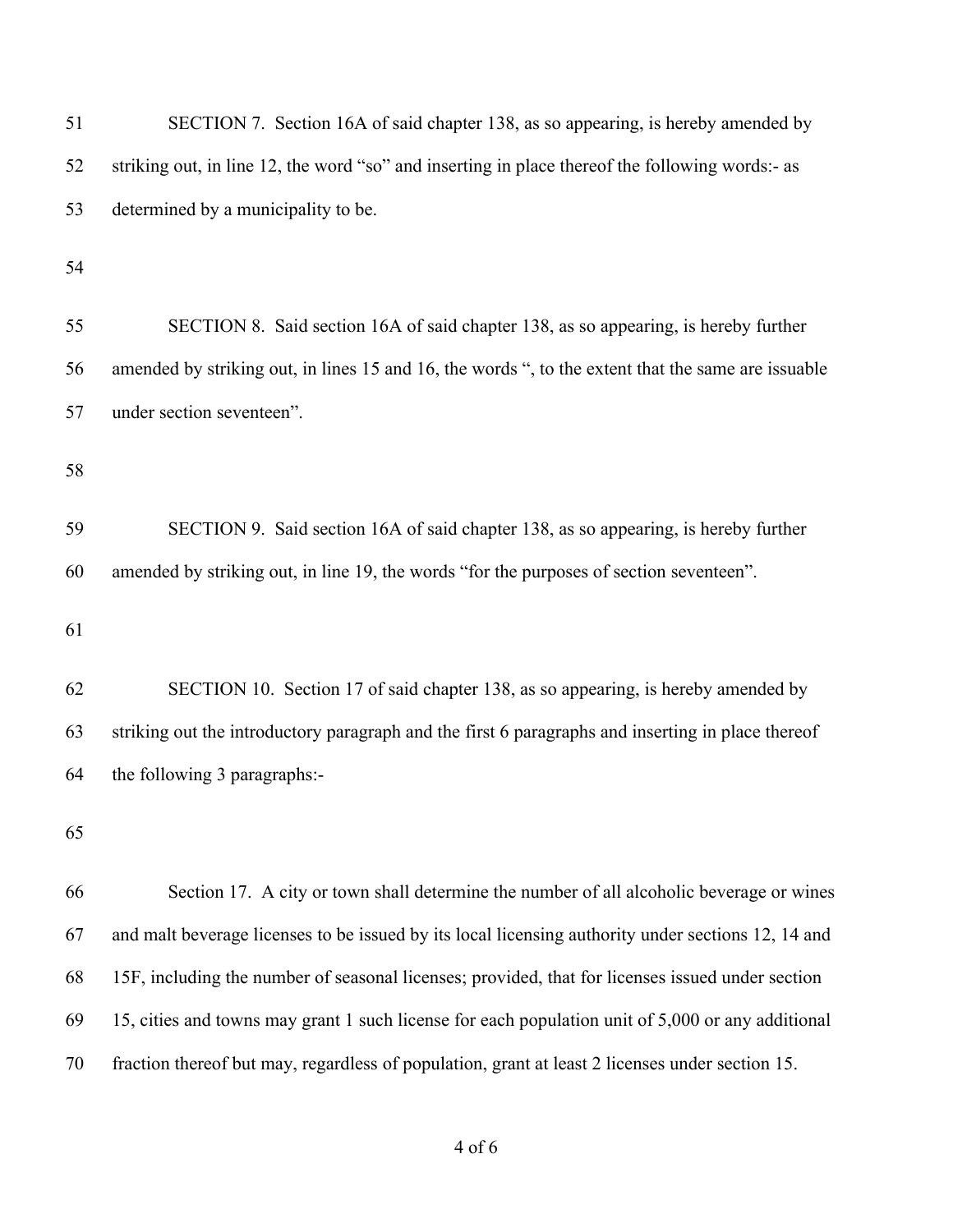| 72 | A city or town that seeks to grant additional licenses on or after January 1, 2018 shall           |
|----|----------------------------------------------------------------------------------------------------|
| 73 | adopt a plan that is approved by the mayor, city council or board of selectmen. The plan shall     |
| 74 | determine the process for granting additional licenses; provided, however, that: (i) at least 1    |
| 75 | public hearing regarding the plan shall be conducted by the city council, board of selectmen or    |
| 76 | governing body of the city or town; and (ii) the city or town shall notify the alcoholic beverages |
| 77 | control commission of the public hearing.                                                          |
| 78 |                                                                                                    |
| 79 | The governing body of each city or town shall hold a public hearing regarding a license            |
| 80 | application within 30 days of the date of the license application.                                 |
| 81 |                                                                                                    |
| 82 | SECTION 11. Sections 17A to 17C, inclusive, of said chapter 138, as so appearing, are              |
| 83 | hereby repealed.                                                                                   |
| 84 |                                                                                                    |
| 85 | SECTION 12. Section 29 of said chapter 138, as so appearing, is hereby amended by                  |
| 86 | striking out, in lines 22 to 24, inclusive, the words "; but a license issued to a registered      |
| 87 | pharmacist under said section shall be included in computing the number of licenses that may be    |
| 88 | granted in any city or town as provided in section seventeen".                                     |
| 89 |                                                                                                    |